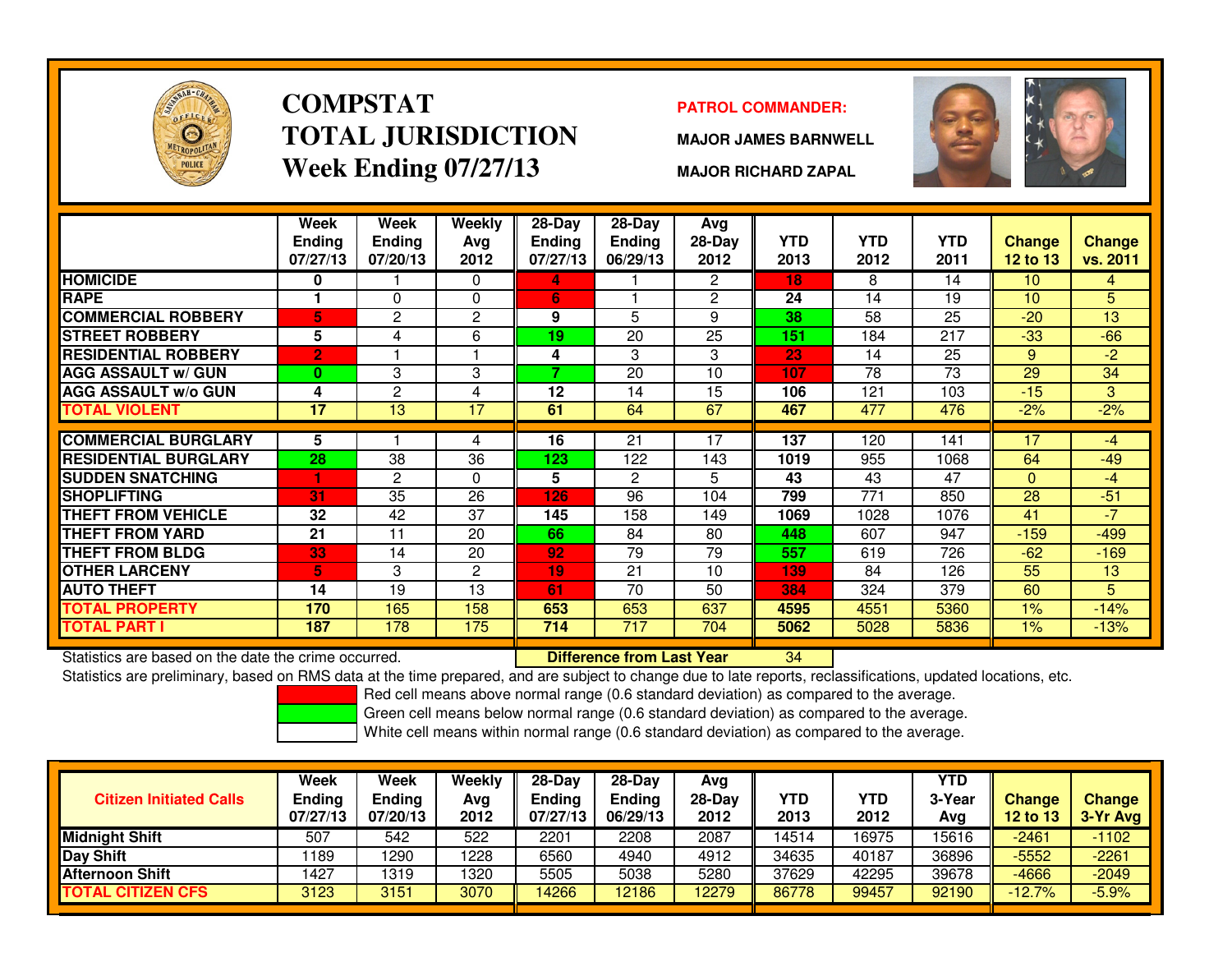

## **COMPSTATWEST CHATHAM PRECINCTWeek Ending 07/27/13**

### **PRECINCT COMMANDER:**

**CAPT. PHILIP REILLEY**



|                             | Week<br><b>Ending</b><br>07/27/13 | Week<br><b>Ending</b><br>07/20/13 | Weekly<br>Ava<br>2012 | $28-Day$<br><b>Ending</b><br>07/27/13 | $28$ -Day<br><b>Ending</b><br>06/29/13 | Avg<br>$28-Day$<br>2012 | YTD.<br>2013 | <b>YTD</b><br>2012 | <b>YTD</b><br>2011 | <b>Change</b><br>12 to 13 | <b>Change</b><br>vs. 2011 |
|-----------------------------|-----------------------------------|-----------------------------------|-----------------------|---------------------------------------|----------------------------------------|-------------------------|--------------|--------------------|--------------------|---------------------------|---------------------------|
| <b>HOMICIDE</b>             | 0                                 | 0                                 | 0                     | 0                                     | 0                                      | 0                       |              | $\Omega$           | $\overline{2}$     |                           | $-1$                      |
| <b>RAPE</b>                 | $\mathbf 0$                       | 0                                 | $\Omega$              |                                       |                                        |                         | 5            | 4                  | 5                  |                           | $\Omega$                  |
| <b>COMMERCIAL ROBBERY</b>   | $\mathbf 0$                       | $\Omega$                          | 0                     | $\bf{0}$                              | $\Omega$                               | $\mathbf{2}$            | 4            | 13                 | 7                  | $-9$                      | -3                        |
| <b>STREET ROBBERY</b>       |                                   | 0                                 |                       |                                       |                                        | 3                       | 15           | 25                 | 23                 | $-10$                     | -8                        |
| <b>RESIDENTIAL ROBBERY</b>  | ٠                                 | $\Omega$                          | $\Omega$              |                                       |                                        | $\Omega$                | 5            | $\Omega$           | 5                  | 5                         | $\Omega$                  |
| <b>AGG ASSAULT W/ GUN</b>   | 0                                 |                                   | 0                     |                                       | $\overline{c}$                         |                         | 11           | 8                  | 17                 | 3                         | $-6$                      |
| <b>AGG ASSAULT w/o GUN</b>  | $\bf{0}$                          |                                   |                       | 3                                     | 4                                      | $\mathbf{2}$            | 18           | 18                 | 19                 | $\mathbf{0}$              | -1                        |
| <b>TOTAL VIOLENT</b>        | $\overline{2}$                    | $\overline{2}$                    | $\overline{c}$        | 7                                     | 9                                      | 9                       | 59           | 68                 | 78                 | $-13%$                    | $-24%$                    |
|                             |                                   |                                   |                       |                                       |                                        |                         |              |                    |                    |                           |                           |
| <b>COMMERCIAL BURGLARY</b>  |                                   | 0                                 |                       | 3                                     |                                        | 3                       | 16           | 10                 | 15                 | 6                         |                           |
| <b>RESIDENTIAL BURGLARY</b> | 6                                 | 5                                 | 6                     | $\overline{23}$                       | 20                                     | 23                      | 166          | 151                | 159                | 15                        | $\overline{7}$            |
| <b>ISUDDEN SNATCHING</b>    | $\mathbf 0$                       | 0                                 | 0                     | 0                                     | $\Omega$                               |                         | $\bf{0}$     | 5                  | 6                  | $-5$                      | $-6$                      |
| <b>SHOPLIFTING</b>          | $\mathbf{2}$                      |                                   | 2                     | 5.                                    | 14                                     | 10                      | 80           | 70                 | 86                 | 10                        | $-6$                      |
| <b>THEFT FROM VEHICLE</b>   | $\overline{2}$                    | 6                                 | 5                     | 29                                    | 17                                     | 22                      | 149          | 126                | 159                | 23                        | $-10$                     |
| <b>THEFT FROM YARD</b>      | $\bf{0}$                          |                                   | 3                     | 4                                     | 12                                     | 13                      | 55           | 100                | 153                | $-45$                     | $-98$                     |
| <b>THEFT FROM BLDG</b>      | $\mathbf{2}$                      | 2                                 | 3                     | 9                                     | 10                                     | 12                      | 73           | 102                | 114                | $-29$                     | $-41$                     |
| <b>OTHER LARCENY</b>        | $\overline{2}$                    | 0                                 | 0                     | $\mathbf{2}$                          |                                        | $\overline{2}$          | 10           | 16                 | 26                 | $-6$                      | $-16$                     |
| <b>AUTO THEFT</b>           |                                   | $\mathbf{2}$                      | 2                     | 7                                     | 8                                      | $\overline{ }$          | 54           | 41                 | 87                 | 13                        | $-33$                     |
| <b>TOTAL PROPERTY</b>       | 16                                | 17                                | 23                    | 82                                    | 83                                     | 91                      | 603          | 621                | 805                | $-3%$                     | $-25%$                    |
| <b>TOTAL PART I</b>         | 18                                | 19                                | 25                    | 89                                    | 92                                     | 101                     | 662          | 689                | 883                | -4%                       | $-25%$                    |

Statistics are based on the date the crime occurred. **Difference from Last Year** 

Statistics are based on the date the crime occurred.<br>Statistics are preliminary, based on RMS data at the time prepared, and are subject to change due to late reports, reclassifications, updated locations, etc.

Red cell means above normal range (0.6 standard deviation) as compared to the average.

Green cell means below normal range (0.6 standard deviation) as compared to the average.

| <b>Citizen Initiated Calls</b> | Week<br><b>Ending</b><br>07/27/13 | <b>Week</b><br>Ending<br>07/20/13 | Weekly<br>Avg<br>2012 | $28-Dav$<br><b>Ending</b><br>07/27/13 | $28-Dav$<br><b>Ending</b><br>06/29/13 | Avg<br>$28-Day$<br>2012 | YTD<br>2013 | YTD<br>2012 | YTD<br>3-Year<br>Avg | <b>Change</b><br>12 to 13 | <b>Change</b><br>3-Yr Avg |
|--------------------------------|-----------------------------------|-----------------------------------|-----------------------|---------------------------------------|---------------------------------------|-------------------------|-------------|-------------|----------------------|---------------------------|---------------------------|
| <b>Midnight Shift</b>          | 106                               | 98                                | 100                   | 433                                   | 395                                   | 401                     | 2828        | 3394        | 3059                 | -566                      | $-231$                    |
| <b>Day Shift</b>               | 248                               | 246                               | 248                   | 2613                                  | 1000                                  | 993                     | 7110        | 7938        | 7461                 | $-828$                    | $-351$                    |
| <b>Afternoon Shift</b>         | 284                               | 285                               | 271                   | 1102                                  | 946                                   | 1086                    | 7642        | 8454        | 8067                 | $-812$                    | $-425$                    |
| <b>TOTAL CITIZEN CFS</b>       | 638                               | 638                               | 620                   | 4148                                  | 2341                                  | 2479                    | 17580       | 19786       | 18588                | $1\%$<br><b>T11.</b>      | $-5.4%$                   |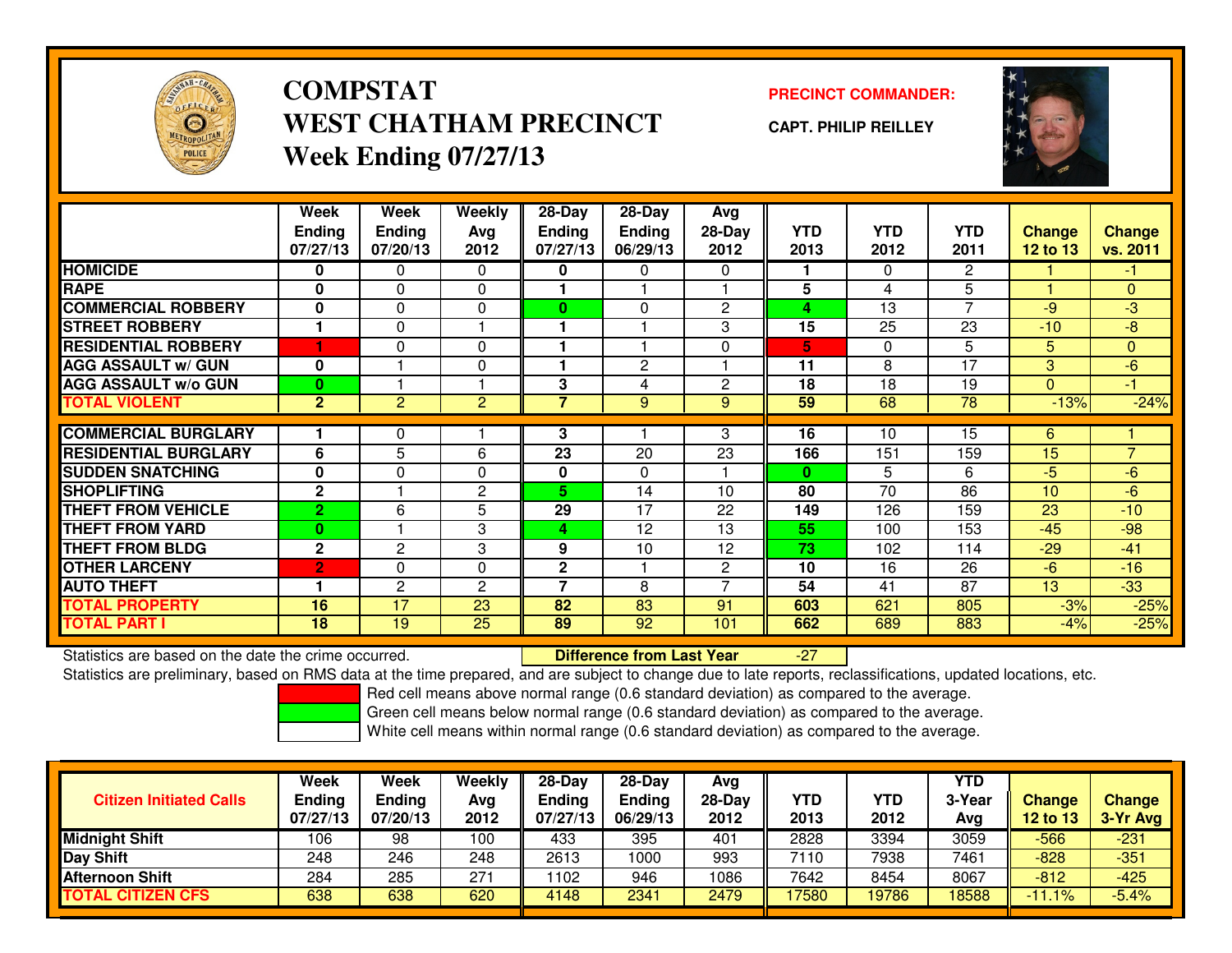

**COMPSTATDOWNTOWN PRECINCTWeek Ending 07/27/13**

#### **PRECINCT COMMANDER:**

**CAPT. MIKE WILKINS**



|                             | Week<br><b>Ending</b><br>07/27/13 | Week<br><b>Ending</b><br>07/20/13 | <b>Weekly</b><br>Avg<br>2012 | $28 - Day$<br><b>Ending</b><br>07/27/13 | $28$ -Day<br><b>Ending</b><br>06/29/13 | Avg<br>28-Day<br>2012 | <b>YTD</b><br>2013 | <b>YTD</b><br>2012 | <b>YTD</b><br>2011 | <b>Change</b><br><b>12 to 13</b> | <b>Change</b><br>vs. 2011 |
|-----------------------------|-----------------------------------|-----------------------------------|------------------------------|-----------------------------------------|----------------------------------------|-----------------------|--------------------|--------------------|--------------------|----------------------------------|---------------------------|
| <b>HOMICIDE</b>             | 0                                 |                                   | $\Omega$                     | 2                                       |                                        |                       | 7                  |                    | 3                  | 6                                | $\overline{4}$            |
| <b>RAPE</b>                 | $\bf{0}$                          | $\Omega$                          | 0                            |                                         | $\Omega$                               | $\Omega$              | 6                  | 3                  | 3                  | 3                                | 3                         |
| <b>COMMERCIAL ROBBERY</b>   |                                   | $\Omega$                          | $\Omega$                     | 3                                       |                                        |                       | 6                  | 6                  |                    | $\Omega$                         | 5                         |
| <b>STREET ROBBERY</b>       | $\mathbf{2}$                      | 0                                 | 2                            | 6                                       | 10                                     | 8                     | 59                 | 58                 | 61                 |                                  | $-2$                      |
| <b>RESIDENTIAL ROBBERY</b>  | $\mathbf{0}$                      |                                   | $\mathbf{0}$                 |                                         | $\Omega$                               |                       | 5                  | $\overline{2}$     | 4                  | 3                                |                           |
| <b>AGG ASSAULT W/ GUN</b>   | $\mathbf{0}$                      | $\Omega$                          |                              | 2                                       | 5                                      | $\mathbf{2}$          | 28                 | 14                 | 18                 | 14                               | 10                        |
| <b>AGG ASSAULT w/o GUN</b>  | $\mathbf{0}$                      | 0                                 |                              | 0                                       | 4                                      | 5                     | 21                 | 38                 | 20                 | $-17$                            |                           |
| <b>TOTAL VIOLENT</b>        | 3                                 | $\overline{2}$                    | 4                            | 15                                      | 21                                     | 17                    | 132                | 122                | 110                | 8%                               | 20%                       |
|                             |                                   |                                   |                              |                                         |                                        |                       |                    |                    |                    |                                  |                           |
| <b>COMMERCIAL BURGLARY</b>  | 0                                 |                                   |                              | 6                                       |                                        | $\overline{2}$        | 17                 | 19                 | 27                 | $-2$                             | $-10$                     |
| <b>RESIDENTIAL BURGLARY</b> |                                   | 3                                 | 3                            | 8                                       | 19                                     | 12                    | 103                | 94                 | 108                | 9                                | $-5$                      |
| <b>SUDDEN SNATCHING</b>     |                                   |                                   | $\Omega$                     | 4                                       | $\mathbf{2}$                           | $\mathbf{2}$          | 24                 | 22                 | 16                 | $\overline{2}$                   | 8                         |
| <b>SHOPLIFTING</b>          | $\mathbf{2}$                      | 6                                 | 3                            | 16                                      | 13                                     | 11                    | 96                 | 78                 | 92                 | 18                               | $\overline{4}$            |
| <b>THEFT FROM VEHICLE</b>   | 11                                | 11                                | 7                            | 32                                      | 28                                     | 29                    | 218                | 211                | 170                | $\overline{7}$                   | 48                        |
| <b>THEFT FROM YARD</b>      | 6                                 | 6                                 | 5                            | 23                                      | 24                                     | 19                    | 141                | 129                | 245                | 12 <sup>2</sup>                  | $-104$                    |
| <b>THEFT FROM BLDG</b>      | 10                                | $\overline{c}$                    | 5                            | 19                                      | 17                                     | 18                    | 105                | 137                | 154                | $-32$                            | $-49$                     |
| <b>OTHER LARCENY</b>        |                                   | $\overline{c}$                    |                              | 6                                       | 4                                      | $\mathbf{2}$          | 34                 | 17                 | 40                 | 17                               | $-6$                      |
| <b>AUTO THEFT</b>           | 4                                 | 6                                 | $\mathbf{c}$                 | 13                                      | 11                                     | 8                     | 67                 | 51                 | 43                 | 16                               | 24                        |
| <b>TOTAL PROPERTY</b>       | 36                                | 38                                | 25                           | 127                                     | 119                                    | 104                   | 805                | 758                | 895                | 6%                               | $-10%$                    |
| <b>TOTAL PART I</b>         | 39                                | 40                                | 30                           | 142                                     | 140                                    | 121                   | 937                | 880                | 1005               | 6%                               | $-7%$                     |

Statistics are based on the date the crime occurred. **Difference from Last Year** 

Statistics are based on the date the crime occurred. **Internement of the conduct of the conduct of the conduct**<br>Statistics are preliminary, based on RMS data at the time prepared, and are subject to change due to late repo

Red cell means above normal range (0.6 standard deviation) as compared to the average.

Green cell means below normal range (0.6 standard deviation) as compared to the average.

| <b>Citizen Initiated Calls</b> | Week<br><b>Ending</b><br>07/27/13 | Week<br><b>Ending</b><br>07/20/13 | Weekly<br>Avg<br>2012 | $28-Dav$<br><b>Endina</b><br>07/27/13 | $28-Dav$<br><b>Ending</b><br>06/29/13 | Avg<br>28-Day<br>2012 | YTD<br>2013 | YTD<br>2012 | <b>YTD</b><br>3-Year<br>Avg | <b>Change</b><br><b>12 to 13</b> | <b>Change</b><br>3-Yr Avg |
|--------------------------------|-----------------------------------|-----------------------------------|-----------------------|---------------------------------------|---------------------------------------|-----------------------|-------------|-------------|-----------------------------|----------------------------------|---------------------------|
| <b>Midnight Shift</b>          | 103                               |                                   | 120                   | 445                                   | 447                                   | 480                   | 3239        | 3800        | 3512                        | -561                             | $-273$                    |
| Day Shift                      | 207                               | 250                               | 210                   | 894                                   | 815                                   | 838                   | 6188        | 6902        | 6417                        | $-714$                           | $-229$                    |
| <b>Afternoon Shift</b>         | 275                               | 228                               | 222                   | 1001                                  | 946                                   | 889                   | 6808        | 7283        | 6895                        | $-475$                           | $-87$                     |
| <b>TOTAL CITIZEN CFS</b>       | 585                               | 589                               | 552                   | 2340                                  | 2208                                  | 2207                  | 16235       | 17985       | 16823                       | $-9.7%$                          | $-3.5%$                   |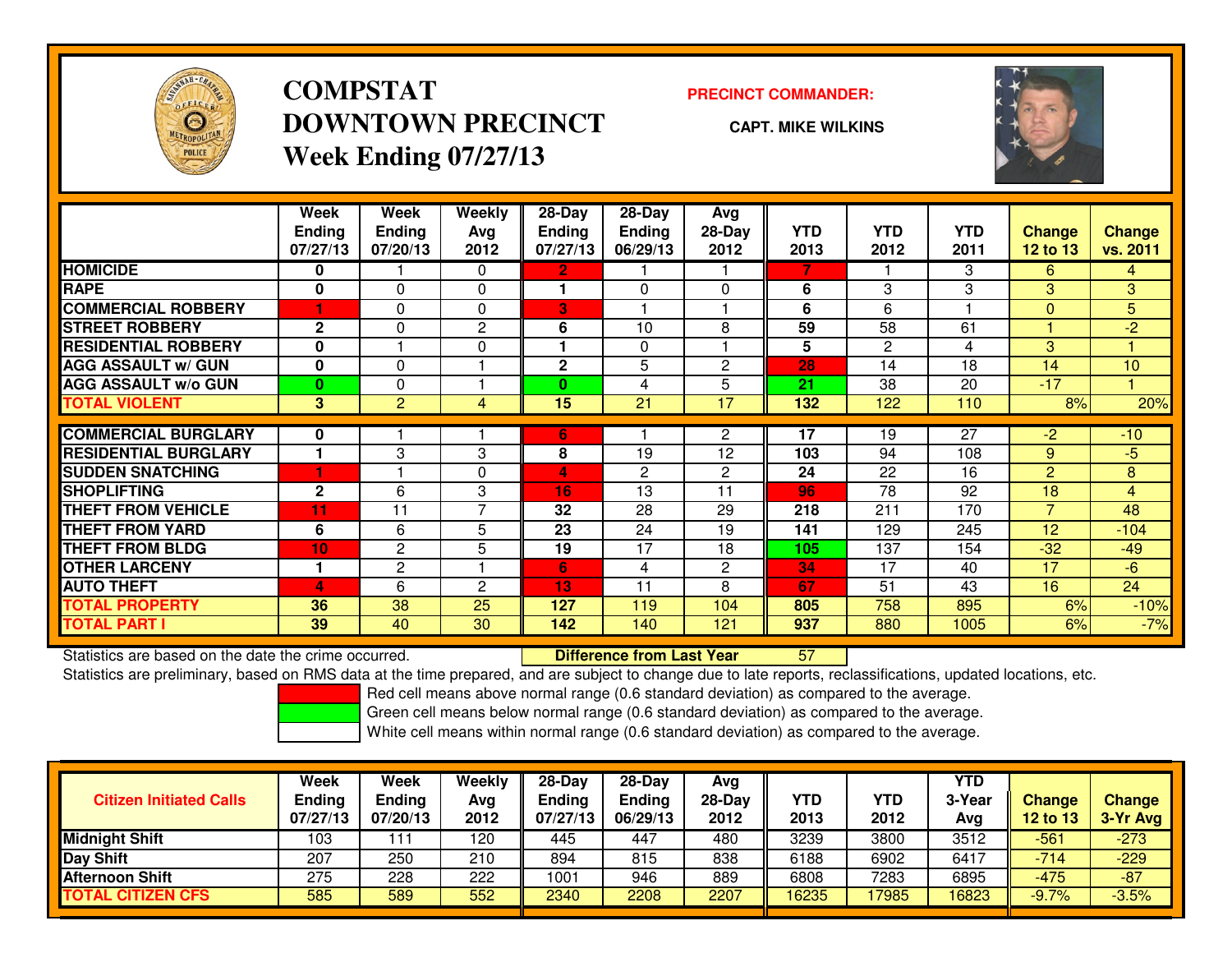

## **COMPSTATCENTRAL PRECINCT CAPT. DEVONN ADAMSWeek Ending 07/27/13**

### **PRECINCT COMMANDER:**



|                             | Week           | Week           | Weekly       | $28-Day$       | 28-Day         | Avg            |            |                |              |               |                |
|-----------------------------|----------------|----------------|--------------|----------------|----------------|----------------|------------|----------------|--------------|---------------|----------------|
|                             | <b>Ending</b>  | <b>Ending</b>  | Avg          | <b>Ending</b>  | <b>Ending</b>  | 28-Day         | <b>YTD</b> | <b>YTD</b>     | <b>YTD</b>   | <b>Change</b> | <b>Change</b>  |
|                             | 07/27/13       | 07/20/13       | 2012         | 07/27/13       | 06/29/13       | 2012           | 2013       | 2012           | 2011         | 12 to 13      | vs. 2011       |
| <b>HOMICIDE</b>             | 0              | 0              | 0            |                | 0              |                | 5.         | 5              | 5            | $\Omega$      | $\mathbf{0}$   |
| <b>RAPE</b>                 | 0              | $\Omega$       | 0            | $\overline{2}$ | 0              | $\Omega$       | 5          | $\Omega$       | 4            | 5             |                |
| <b>COMMERCIAL ROBBERY</b>   | n              |                | 0            | $\mathbf{2}$   | $\mathbf{2}$   | $\overline{2}$ | 9          | 9              | 3            | $\Omega$      | 6              |
| <b>STREET ROBBERY</b>       |                | 3              | $\mathbf{2}$ | 7              | $\overline{2}$ |                | 37         | 45             | 71           | $-8$          | $-34$          |
| <b>RESIDENTIAL ROBBERY</b>  | 0              | $\Omega$       | 0            | $\mathbf{0}$   |                | 0              | 4          | 3              | $\mathbf{2}$ |               | $\overline{2}$ |
| <b>AGG ASSAULT w/ GUN</b>   | $\bf{0}$       | $\Omega$       |              |                | 8              | 4              | 32         | 29             | 25           | 3             | $\overline{7}$ |
| <b>AGG ASSAULT w/o GUN</b>  | $\overline{2}$ | 0              |              | 4              | 4              | 3              | 33         | 27             | 27           | 6             | 6              |
| <b>TOTAL VIOLENT</b>        | 4              | 4              | 4            | 17             | 17             | 16             | 125        | 118            | 137          | 6%            | $-9%$          |
|                             |                |                |              |                | 10             |                |            | 27             | 59           |               |                |
| <b>COMMERCIAL BURGLARY</b>  |                | 0              |              | $\mathbf{2}$   |                | 4              | 47         |                |              | 20            | $-12$          |
| <b>RESIDENTIAL BURGLARY</b> | 5.             | 5              | 10           | 19             | 30             | 39             | 260        | 270            | 314          | $-10$         | $-54$          |
| <b>SUDDEN SNATCHING</b>     | 0              |                | 0            |                | $\Omega$       |                | 7          | $\overline{7}$ | 17           | $\Omega$      | $-10$          |
| <b>SHOPLIFTING</b>          | $\mathbf{2}$   |                |              | 8              | 8              | 4              | 59         | 21             | 39           | 38            | 20             |
| <b>THEFT FROM VEHICLE</b>   | 12             | 11             | 9            | 37             | 33             | 35             | 249        | 257            | 295          | $-8$          | $-46$          |
| <b>THEFT FROM YARD</b>      | 5              | $\overline{2}$ | 5            | 19             | 21             | 20             | 114        | 162            | 260          | $-48$         | $-146$         |
| <b>THEFT FROM BLDG</b>      | 5              | 3              | 3            | 15             | 19             | 12             | 120        | 110            | 165          | 10            | $-45$          |
| <b>OTHER LARCENY</b>        | 1              |                | 0            | 3              | 3              |                | 23         | 11             | 23           | 12            | $\mathbf{0}$   |
| <b>AUTO THEFT</b>           | 7              | 4              | 3            | 18             | 21             | 12             | 106        | 79             | 109          | 27            | $-3$           |
| <b>TOTAL PROPERTY</b>       | 38             | 28             | 32           | 122            | 145            | 128            | 985        | 944            | 1281         | 4%            | $-23%$         |
| <b>TOTAL PART I</b>         | 42             | 32             | 36           | 139            | 162            | 145            | 1110       | 1062           | 1418         | 5%            | $-22%$         |

Statistics are based on the date the crime occurred. **Difference from Last Year** 

<sup>48</sup>

Statistics are preliminary, based on RMS data at the time prepared, and are subject to change due to late reports, reclassifications, updated locations, etc.

Red cell means above normal range (0.6 standard deviation) as compared to the average.

Green cell means below normal range (0.6 standard deviation) as compared to the average.

| <b>Citizen Initiated Calls</b> | Week<br><b>Ending</b><br>07/27/13 | <b>Week</b><br>Ending<br>07/20/13 | Weekly<br>Avg<br>2012 | $28 - Day$<br><b>Ending</b><br>07/27/13 | $28 - Day$<br><b>Ending</b><br>06/29/13 | Ava<br>$28-Dav$<br>2012 | <b>YTD</b><br>2013 | YTD<br>2012 | <b>YTD</b><br>3-Year<br>Avg | <b>Change</b><br><b>12 to 13</b> | <b>Change</b><br>3-Yr Avg |
|--------------------------------|-----------------------------------|-----------------------------------|-----------------------|-----------------------------------------|-----------------------------------------|-------------------------|--------------------|-------------|-----------------------------|----------------------------------|---------------------------|
| <b>Midnight Shift</b>          | 121                               | 106                               | ∣16                   | 47'                                     | 462                                     | 463                     | 3151               | 3709        | 3432                        | $-558$                           | $-281$                    |
| <b>Day Shift</b>               | 241                               | 273                               | 269                   | 1024                                    | 1031                                    | 1078                    | 7283               | 8559        | 7256                        | $-1276$                          | 27                        |
| Afternoon Shift                | 277                               | 248                               | 291                   | 1076                                    | 1066                                    | 163                     | 7848               | 9246        | 8610                        | $-1398$                          | $-762$                    |
| <b>TOTAL CITIZEN CFS</b>       | 639                               | 627                               | 676                   | 2571                                    | 2559                                    | 2704                    | 18282              | 21514       | 9298                        | $-15.0%$                         | $-5.3%$                   |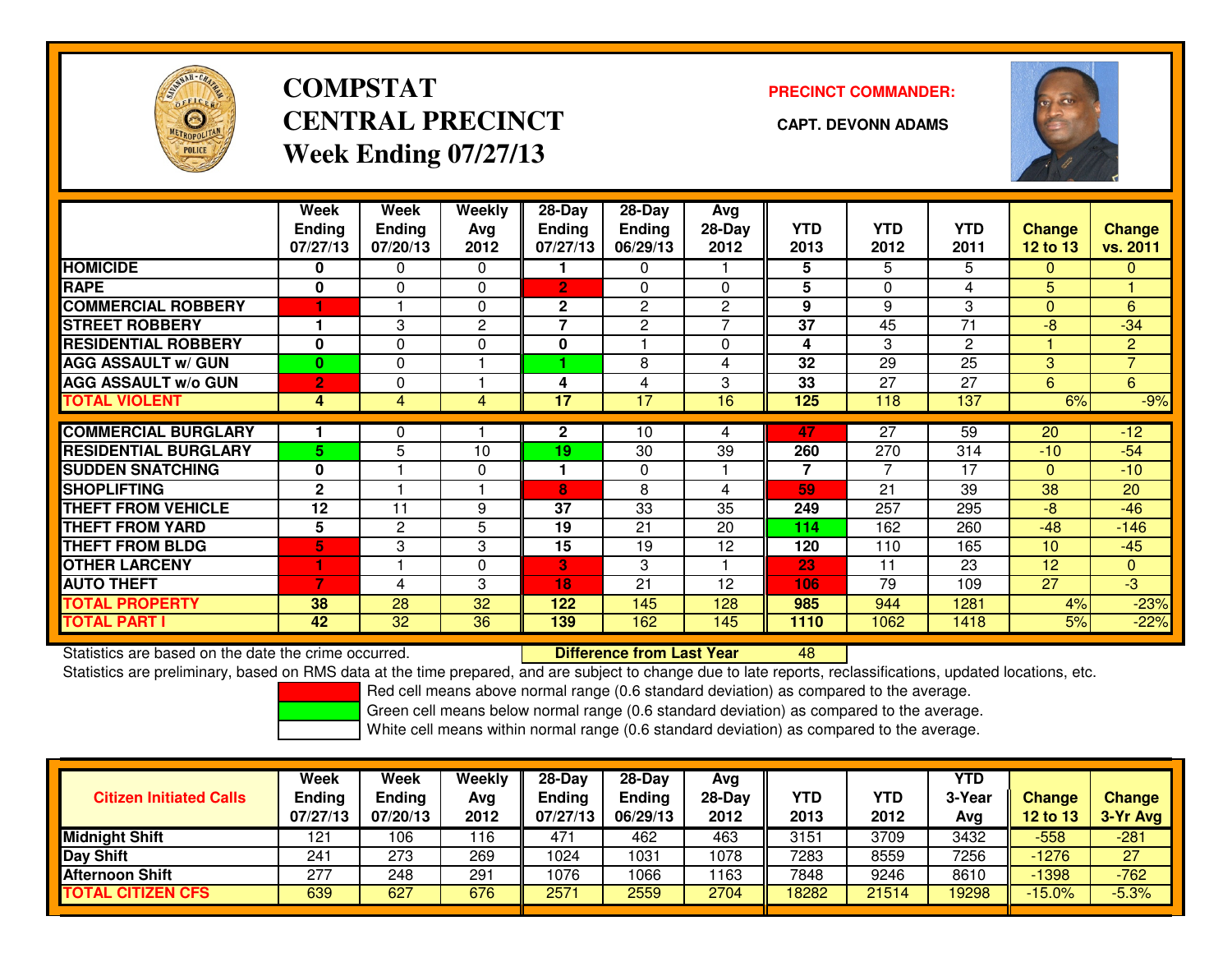

### **COMPSTAT PRECINCT COMMANDER: SOUTHSIDE PRECINCT CAPT. DEAN FAGERSTROMWeek Ending 07/27/13**



|                             | Week<br><b>Ending</b><br>07/27/13 | Week<br><b>Ending</b><br>07/20/13 | Weekly<br>Avg<br>2012 | $28-Day$<br><b>Ending</b><br>07/27/13 | $28-Day$<br><b>Ending</b><br>06/29/13 | Avg<br>$28-Day$<br>2012 | <b>YTD</b><br>2013 | <b>YTD</b><br>2012 | <b>YTD</b><br>2011 | <b>Change</b><br>12 to 13 | Change<br>vs. 2011 |
|-----------------------------|-----------------------------------|-----------------------------------|-----------------------|---------------------------------------|---------------------------------------|-------------------------|--------------------|--------------------|--------------------|---------------------------|--------------------|
| <b>HOMICIDE</b>             | 0                                 | 0                                 | $\Omega$              |                                       | 0                                     | $\Omega$                | 3                  | <sup>0</sup>       | 3                  | 3                         | $\mathbf{0}$       |
| <b>RAPE</b>                 | 0                                 | 0                                 | 0                     | 0                                     | 0                                     | $\Omega$                | 3                  | 4                  | 5                  | -1                        | -2                 |
| <b>COMMERCIAL ROBBERY</b>   | $\overline{2}$                    | 0                                 |                       | $\mathbf{2}$                          | 2                                     | 3                       | 11                 | 24                 | 10                 | $-13$                     |                    |
| <b>STREET ROBBERY</b>       | 1                                 |                                   |                       | $\mathbf{2}$                          | 4                                     | 4                       | 15                 | 31                 | 40                 | $-16$                     | $-25$              |
| <b>RESIDENTIAL ROBBERY</b>  |                                   | 0                                 | $\mathbf{0}$          | $\overline{2}$                        | 0                                     |                         | 4                  | $\overline{ }$     | 9                  | -3                        | $-5$               |
| <b>AGG ASSAULT w/ GUN</b>   | O                                 | 0                                 | $\mathbf{0}$          | 0                                     |                                       |                         | 9                  | ⇁                  | 5                  | 2                         | 4                  |
| <b>AGG ASSAULT w/o GUN</b>  | 0                                 |                                   |                       | $\mathbf{2}$                          |                                       | 2                       | 20                 | 18                 | 18                 | $\overline{2}$            | $\overline{2}$     |
| <b>TOTAL VIOLENT</b>        | 4                                 | $\overline{2}$                    | $\overline{3}$        | 9                                     | 8                                     | 12                      | 65                 | 91                 | 90                 | $-29%$                    | $-28%$             |
|                             |                                   |                                   |                       |                                       |                                       |                         |                    |                    |                    |                           |                    |
| <b>COMMERCIAL BURGLARY</b>  |                                   | 0                                 |                       | 2                                     | 4                                     | 6                       | $\overline{33}$    | 44                 | $\overline{22}$    | -11                       | 11                 |
| <b>RESIDENTIAL BURGLARY</b> | 5                                 | 10                                | 8                     | 32                                    | 20                                    | 31                      | 219                | 209                | 198                | 10                        | 21                 |
| <b>SUDDEN SNATCHING</b>     | $\bf{0}$                          | 0                                 | $\mathbf{0}$          | 0                                     | 0                                     |                         | 6                  | 6                  | 2                  | $\mathbf{0}$              | $\overline{4}$     |
| <b>SHOPLIFTING</b>          | 19                                | 21                                | 14                    | 69                                    | 43                                    | 57                      | 385                | 410                | 462                | $-25$                     | $-77$              |
| <b>THEFT FROM VEHICLE</b>   | 4                                 | 4                                 | 8                     | 20                                    | 24                                    | 33                      | 224                | 220                | 177                | 4                         | 47                 |
| <b>THEFT FROM YARD</b>      | 4                                 |                                   | 3                     | 8                                     | 13                                    | 13                      | 60                 | 105                | 108                | $-45$                     | $-48$              |
| <b>THEFT FROM BLDG</b>      | 10 <sub>1</sub>                   | 4                                 | 5                     | 29                                    | 21                                    | 19                      | 150                | 151                | 156                | -1                        | $-6$               |
| <b>OTHER LARCENY</b>        | 1                                 | 0                                 | $\mathbf{0}$          | 4                                     | 8                                     | $\overline{2}$          | 42                 | 14                 | 15                 | 28                        | 27                 |
| <b>AUTO THEFT</b>           | $\mathbf{2}$                      | 3                                 | 3                     | 10                                    | 13                                    | 13                      | 78                 | 90                 | 70                 | $-12$                     | 8                  |
| <b>TOTAL PROPERTY</b>       | 46                                | 43                                | 43                    | 174                                   | 146                                   | 173                     | 1197               | 1249               | 1210               | $-4%$                     | $-1%$              |
| <b>TOTAL PART I</b>         | 50                                | 45                                | 46                    | 183                                   | 154                                   | 185                     | 1262               | 1340               | 1300               | $-6%$                     | $-3%$              |

Statistics are based on the date the crime occurred. **Difference from Last Year** Statistics are based on the date the crime occurred. **Externee the Lub of Liberty Cast Year 198** 178 1980 11 and<br>Statistics are preliminary, based on RMS data at the time prepared, and are subject to change due to late rep

Red cell means above normal range (0.6 standard deviation) as compared to the average.

Green cell means below normal range (0.6 standard deviation) as compared to the average.

| <b>Citizen Initiated Calls</b> | Week<br><b>Ending</b><br>07/27/13 | <b>Week</b><br>Ending<br>07/20/13 | Weekly<br>Avg<br>2012 | 28-Dav<br>Ending<br>07/27/13 | 28-Dav<br><b>Ending</b><br>06/29/13 | Avg<br>$28-Day$<br>2012 | <b>YTD</b><br>2013 | YTD<br>2012 | YTD<br>3-Year<br>Avg | <b>Change</b><br>12 to 13 | <b>Change</b><br>3-Yr Avg |
|--------------------------------|-----------------------------------|-----------------------------------|-----------------------|------------------------------|-------------------------------------|-------------------------|--------------------|-------------|----------------------|---------------------------|---------------------------|
| <b>Midnight Shift</b>          | 79                                | 123                               | 91                    | 409                          | 452                                 | 363                     | 2503               | $291 -$     | 2685                 | $-408$                    | $-182$                    |
| Day Shift                      | 238                               | 247                               | 239                   | 977                          | 1047                                | 956                     | 6825               | 8073        | 7256                 | $-1248$                   | $-431$                    |
| <b>Afternoon Shift</b>         | 288                               | 245                               | 253                   | 1094                         | 951                                 | 1012                    | 7106               | 8034        | 7493                 | $-928$                    | $-387$                    |
| <b>TOTAL CITIZEN CFS</b>       | 605                               | 615                               | 583                   | 2480                         | 2450                                | 2330                    | 16434              | 19018       | 17434                | $-13.6%$                  | $-5.7%$                   |